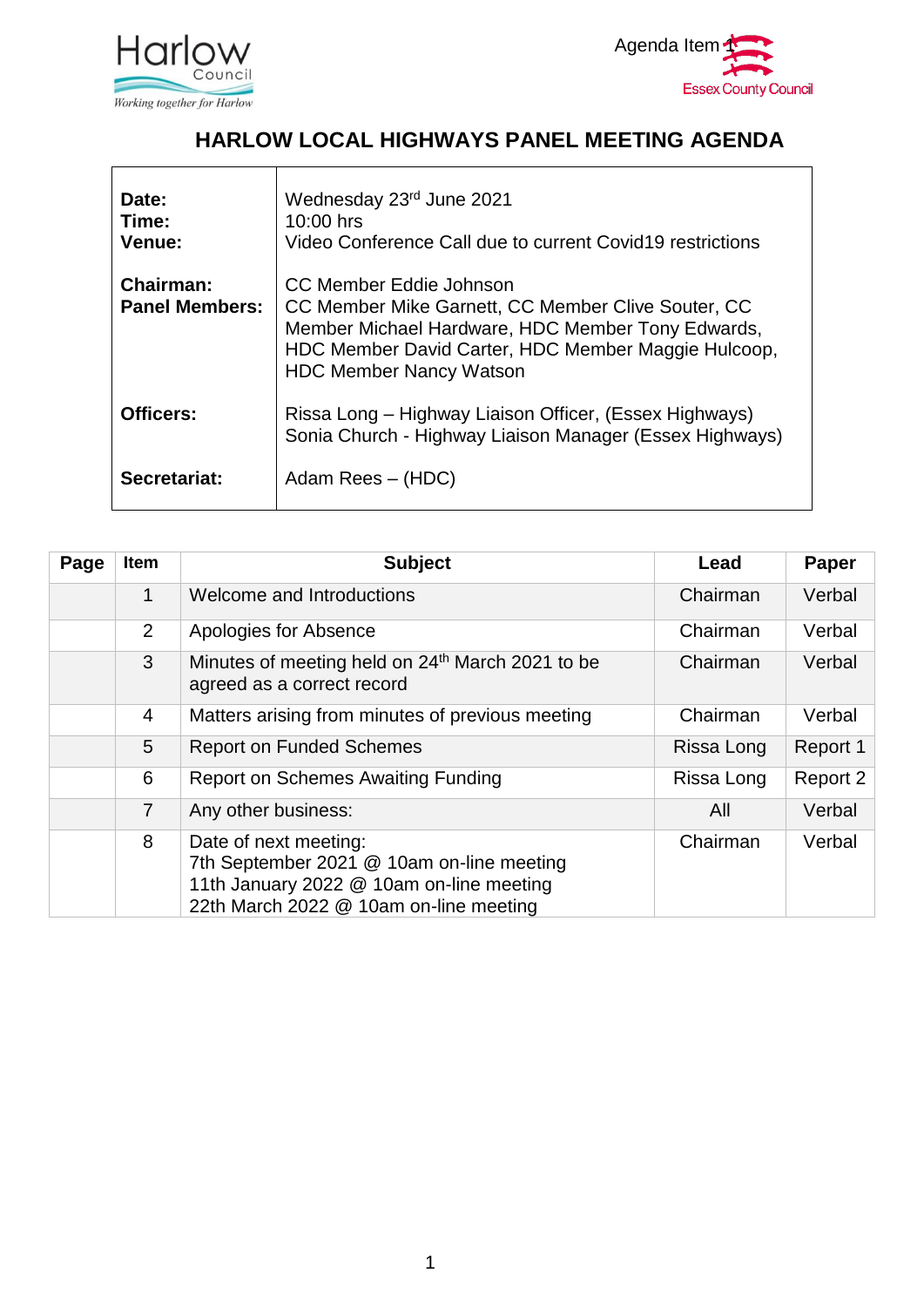

#### **HARLOW LOCAL HIGHWAYS PANEL MINUTES – 24 MARCH 2021 AT 10AM**

#### **ZOOM - ONLINE**

| <b>Chairman:</b>      | Councillor Eddie Johnson, ECC                                                                                                                                           |
|-----------------------|-------------------------------------------------------------------------------------------------------------------------------------------------------------------------|
| <b>Panel Members:</b> | <b>Councillor Mike Garnett, ECC</b><br><b>Councillor Michael Hardware, ECC</b><br><b>Councillor Clive Souter, ECC</b><br><b>Councillor Tony Edwards, Harlow Council</b> |
| Officers:             | Sonia Church – Highways Liaison Manager, Essex Highways<br>Rissa Long - Highways Liaison Officer, Essex Highways                                                        |
| Secretariat:          | Adam Rees - Governance Support Officer, Harlow Council                                                                                                                  |

| <b>Item</b> |                                                                                                                                                                                                                                                                                                                                                                                                                                                        | Owner |  |  |  |  |  |
|-------------|--------------------------------------------------------------------------------------------------------------------------------------------------------------------------------------------------------------------------------------------------------------------------------------------------------------------------------------------------------------------------------------------------------------------------------------------------------|-------|--|--|--|--|--|
| 1.          | <b>Welcome and Introductions:</b><br>The Chairman welcomed all attendees to the meeting.                                                                                                                                                                                                                                                                                                                                                               |       |  |  |  |  |  |
| 2.          | <b>Declarations of interest:</b><br>None.                                                                                                                                                                                                                                                                                                                                                                                                              |       |  |  |  |  |  |
| 3.          | Minutes of meeting held on 12 January 2021 to be agreed as<br>correct record:<br>Agreed.                                                                                                                                                                                                                                                                                                                                                               |       |  |  |  |  |  |
| 4.          | <b>Matters Arising from Minutes of the previous meeting:</b><br>Councillor Edwards said that the lamppost on Northgate roundabout<br>had still not been fixed. In response, Councillor Johnson said that<br>the works were on the programme, but were not considered a<br>priority at this time.                                                                                                                                                       |       |  |  |  |  |  |
| 6.          | <b>Report on Funded Schemes:</b><br>Rissa Long, Highways Liaison Officer, gave an update on the five<br>funded schemes agreed for 2020/21.<br>i)<br>Church Langley Way – signalised crossing conspicuity –<br>works had now been completed.<br>ii)<br>Church Langley Way between Minton Land and Tickenhall<br>Drive – parallel crossing – works had now been completed.<br>iii)<br>Tawney's Road – zebra crossing – this work was nearly<br>complete. |       |  |  |  |  |  |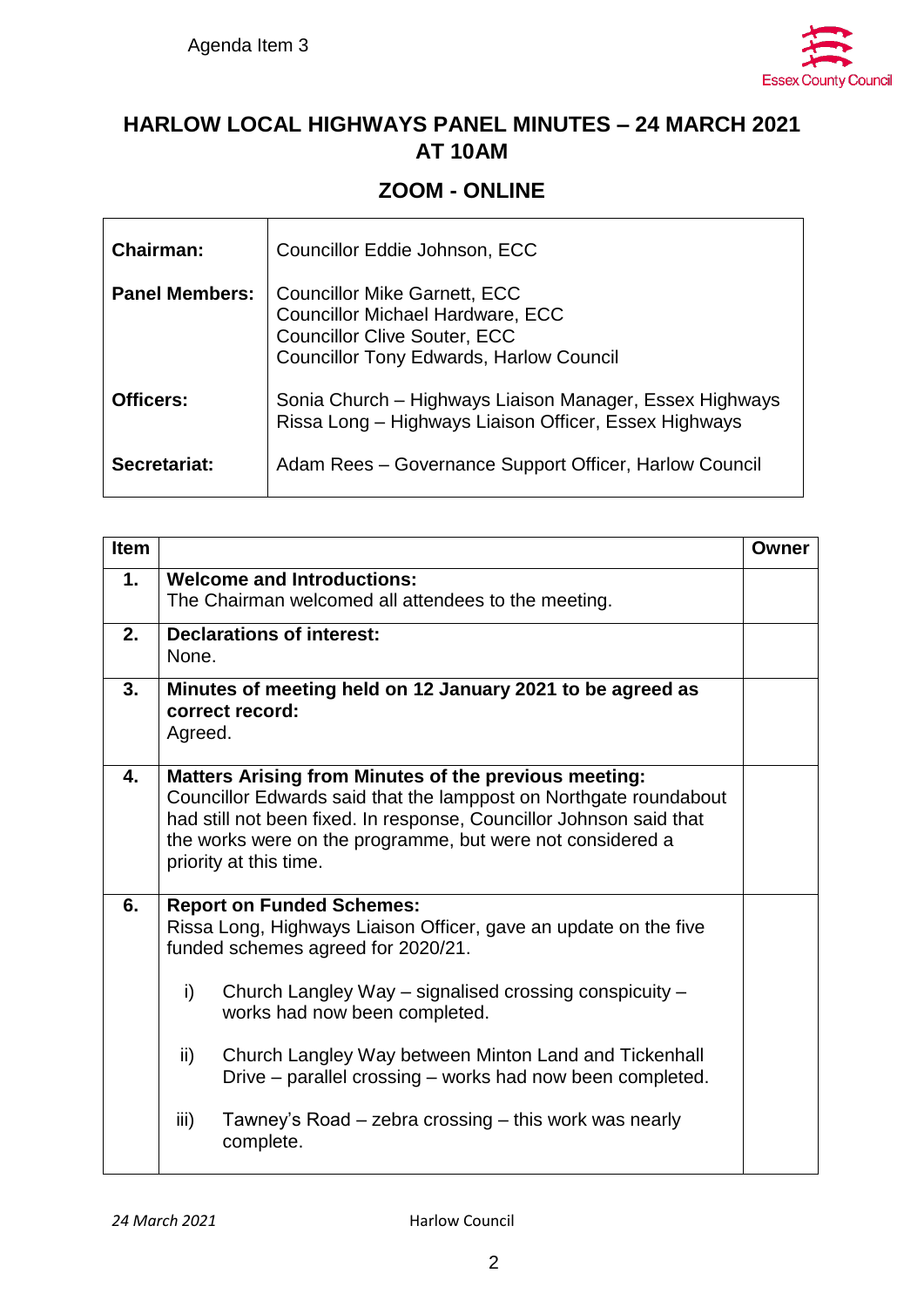

|    | iv)                                                                                                                           | Waterhouse Moor - 20mph zone - there had been some<br>objections which wanted to the zone to extend further. A<br>formal consultation was now required and approval would<br>now be needed from the Cabinet member in 2021/22. |  |  |  |  |  |
|----|-------------------------------------------------------------------------------------------------------------------------------|--------------------------------------------------------------------------------------------------------------------------------------------------------------------------------------------------------------------------------|--|--|--|--|--|
|    | V)                                                                                                                            | Muskham Road outside the Museum – Dropped crossing and<br>footway surfacing – work was due to begin next week.                                                                                                                 |  |  |  |  |  |
| 7. | <b>Report on Schemes Awaiting Funding:</b><br>The following schemes were allocated funding for the 2021/22<br>financial year: |                                                                                                                                                                                                                                |  |  |  |  |  |
|    | $\mathsf{i}$                                                                                                                  | A414 j/w A1169 Hamburger RAB - Casualty Reduction<br>Scheme - £19,500;                                                                                                                                                         |  |  |  |  |  |
|    | ii)                                                                                                                           | Mowbray Rd j/w Howard Way - Casualty Reduction<br>Scheme - £11,500;                                                                                                                                                            |  |  |  |  |  |
|    | iii)                                                                                                                          | Post construction safety audits - £1,500;                                                                                                                                                                                      |  |  |  |  |  |
|    | iv)                                                                                                                           | Opposite Bushey Croft, Harlow - Parking - £5,500;                                                                                                                                                                              |  |  |  |  |  |
|    | V)                                                                                                                            | Paringdon Road - route study - £5,000;                                                                                                                                                                                         |  |  |  |  |  |
|    | vi)                                                                                                                           | Churchgate Street - 20 when lights flash - £12,000;                                                                                                                                                                            |  |  |  |  |  |
|    | vii)                                                                                                                          | Tye Green Village - Playground warning signage - £5,000;                                                                                                                                                                       |  |  |  |  |  |
|    | viii)                                                                                                                         | Waterhouse Moor - Parking improvements - £5,500;                                                                                                                                                                               |  |  |  |  |  |
|    | $\mathsf{ix}$                                                                                                                 | Willowfield - Layby improvement - £6,500;                                                                                                                                                                                      |  |  |  |  |  |
|    | X)                                                                                                                            | Potter Street – Review of existing 20mph zone - £5,500;                                                                                                                                                                        |  |  |  |  |  |
|    | xi)                                                                                                                           | Hare Street Springs - traffic management - £6,500;                                                                                                                                                                             |  |  |  |  |  |
|    | xii)                                                                                                                          | Latton Bush Centre - Mini roundabout improvements -<br>£5,000;                                                                                                                                                                 |  |  |  |  |  |
|    | xiii)                                                                                                                         | Churchgate Street - Gateway treatment - £8,000;                                                                                                                                                                                |  |  |  |  |  |
|    | xiv)                                                                                                                          | Pittmans Field - Verge protection - £5,000;                                                                                                                                                                                    |  |  |  |  |  |
|    | XV)                                                                                                                           | Junction in between 171 and 100 Abbotsweld - Road<br>markings - £3,000;                                                                                                                                                        |  |  |  |  |  |
|    | xvi)                                                                                                                          | Longwood Academy, Paringdon Road - safety<br>improvements - £19,500;                                                                                                                                                           |  |  |  |  |  |
|    | xvii)                                                                                                                         | Station Road/Priory Avenue, Harlow - Dropped crossing -                                                                                                                                                                        |  |  |  |  |  |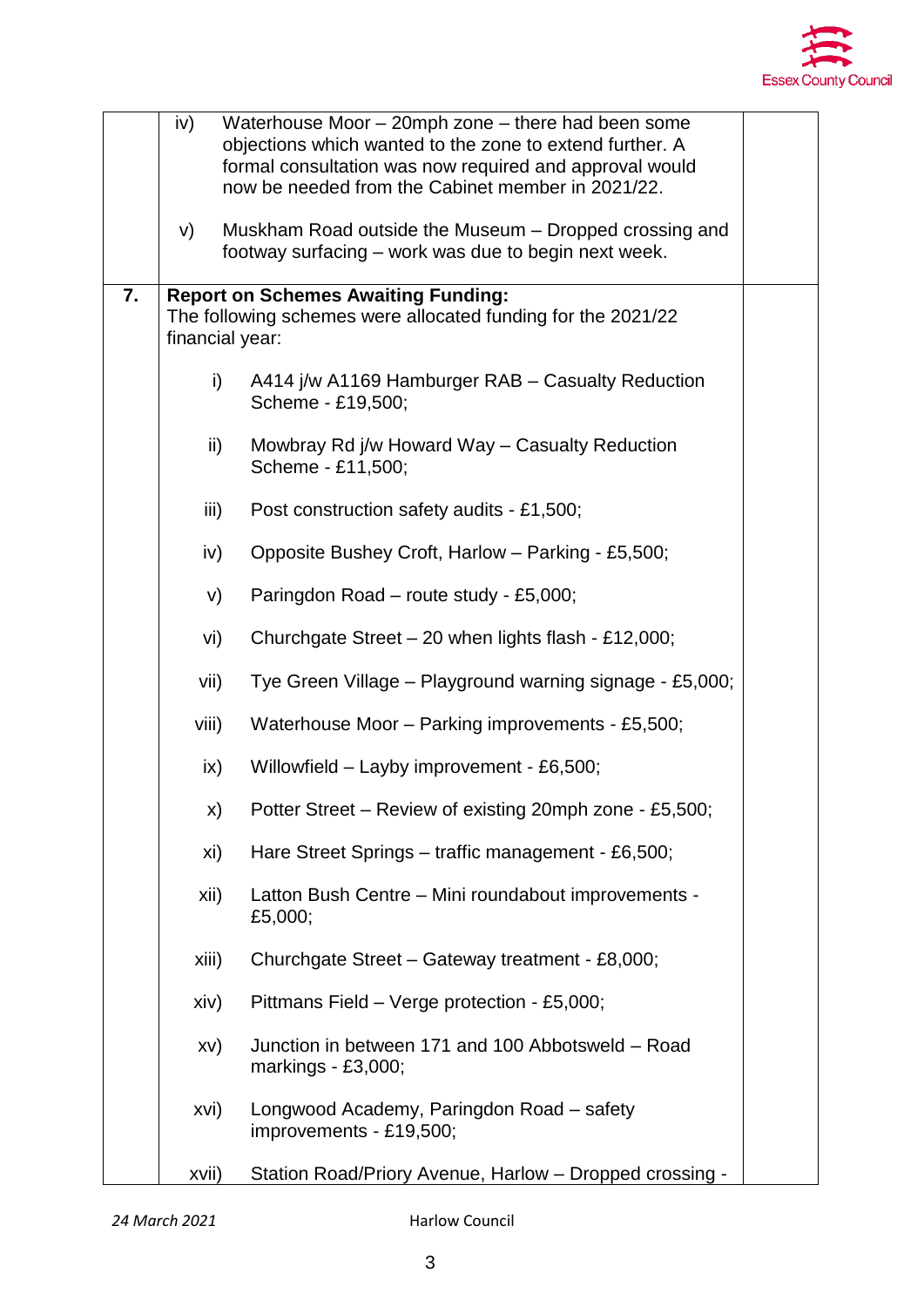

|                                                                                                                                                                                                                                                | £10,000; and                                                         |                                                                                                                                                                                            |  |  |  |
|------------------------------------------------------------------------------------------------------------------------------------------------------------------------------------------------------------------------------------------------|----------------------------------------------------------------------|--------------------------------------------------------------------------------------------------------------------------------------------------------------------------------------------|--|--|--|
| xviii)                                                                                                                                                                                                                                         | Partridge Road, close to Five Acres – dropped crossing -<br>£16,500. |                                                                                                                                                                                            |  |  |  |
| It was also agreed that the following schemes would be removed<br>from the list of potential schemes:                                                                                                                                          |                                                                      |                                                                                                                                                                                            |  |  |  |
| i)<br>Kingsland outside 149 and 91, Harlow - Parking;                                                                                                                                                                                          |                                                                      |                                                                                                                                                                                            |  |  |  |
| $\mathsf{ii}$                                                                                                                                                                                                                                  | Water Gardens junction with Third Avenue – feasibility<br>study; and |                                                                                                                                                                                            |  |  |  |
| iii)                                                                                                                                                                                                                                           | London Road jct with Church Langley Way review.                      |                                                                                                                                                                                            |  |  |  |
| <b>AOB</b><br>Rissa Long said that she would circulate a link to the Panel which<br>had information on responsibilities for parking.                                                                                                           |                                                                      |                                                                                                                                                                                            |  |  |  |
| Councillor Johnson said he had been sent an email by Councillor<br>Simon Carter about a four highways issues. Of these, one was<br>within the remit of the Panel. The other three were major highways<br>matters outside of the Panel's remit. |                                                                      |                                                                                                                                                                                            |  |  |  |
|                                                                                                                                                                                                                                                |                                                                      |                                                                                                                                                                                            |  |  |  |
|                                                                                                                                                                                                                                                |                                                                      | Date of next meeting:<br>The meeting would be in June on a date to be confirmed. Dates for<br>the other meetings in the 2021/22 municipal year would also be<br>circulated once confirmed. |  |  |  |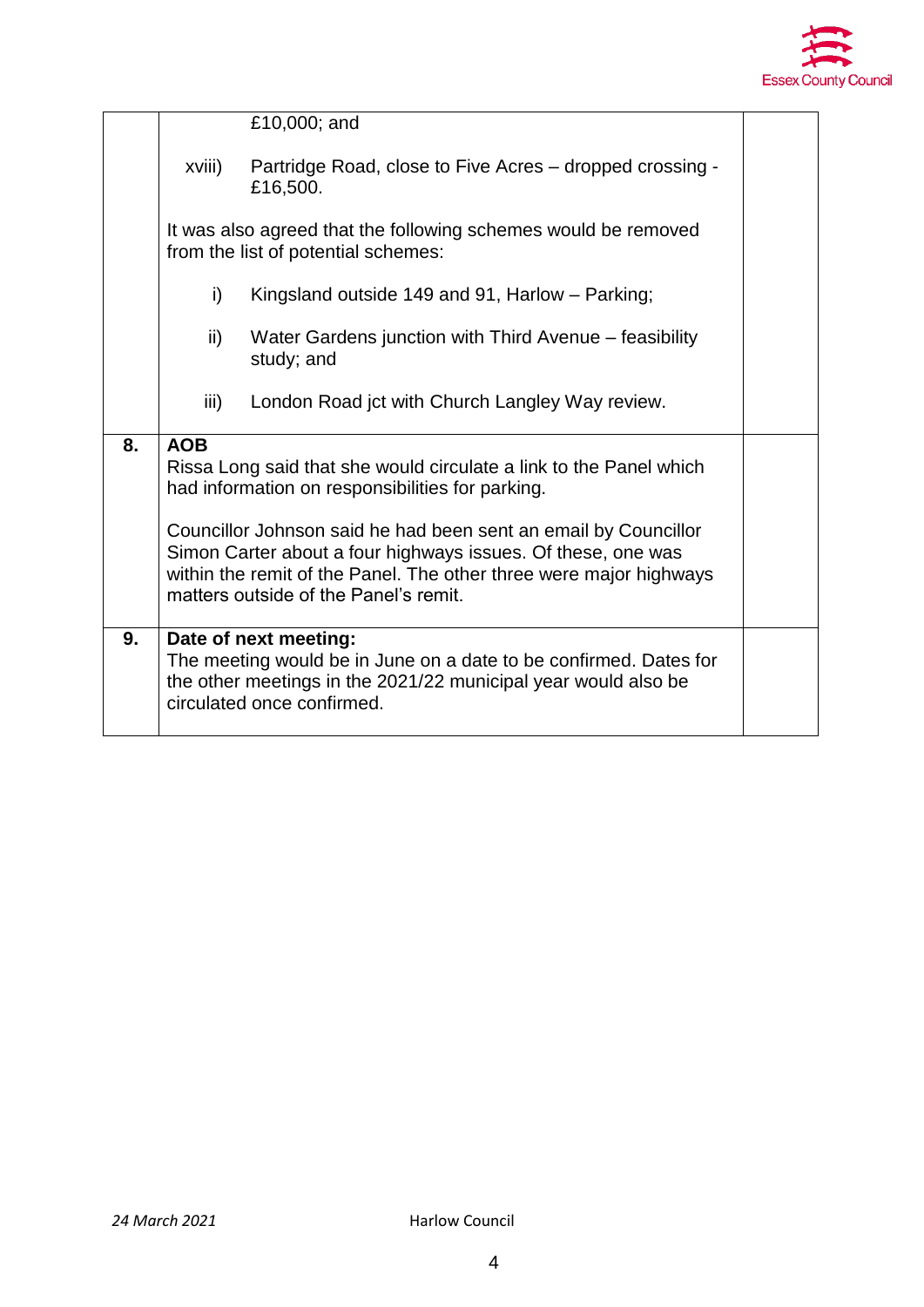### **REPORT 1 HARLOW LOCAL HIGHWAY PANEL 2021/22 FUNDED SCHEMES LIST**

This report provides an update on the current position of all the schemes which the Harlow Local Highway Panel had recommended for inclusion in the 2021/22 programme.

#### **Budget summary 2021/22**

| 1. Commissioned schemes            |           |          |
|------------------------------------|-----------|----------|
| Safer Roads Schemes 2021/22        |           | £31,000  |
| Other commissioned Schemes 2021/22 |           | £131,500 |
|                                    | Sub-total | £162,500 |

| 2. LHP Funding                 |           |          |
|--------------------------------|-----------|----------|
| LHP Funding 2021/22            |           | £243,500 |
| LHP Additional Funding 2021/22 |           | £200,000 |
|                                | Sub-total | £443,500 |

| 3. Summary                     |          |
|--------------------------------|----------|
| Total LHP Budget 2021/22       | £443,500 |
| Total Commissioned Schemes     | £162,500 |
| Total remaining 2021/22 budget | £281,000 |

.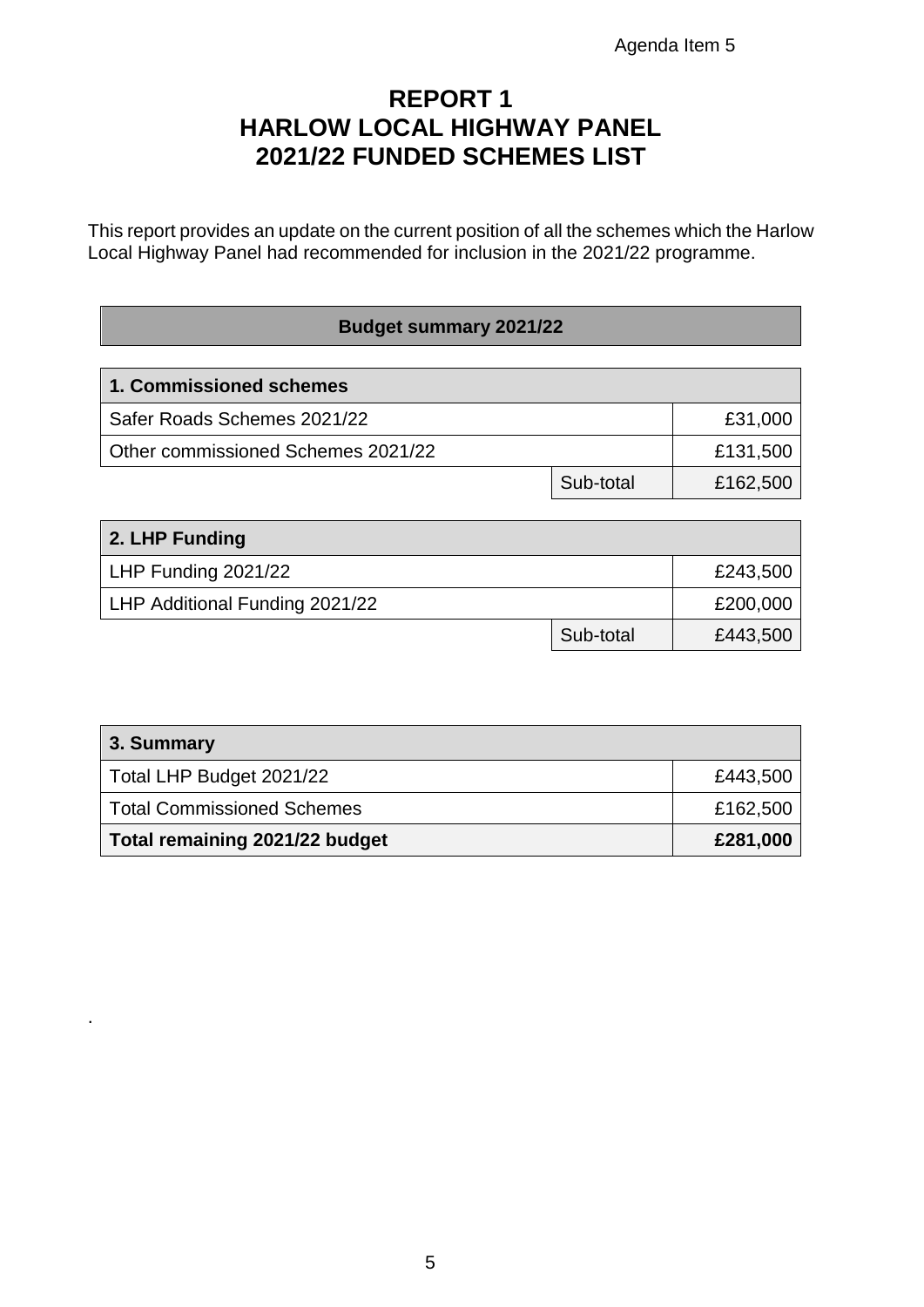#### **Funded Schemes 2021-22**

**Total Value of** 

**Schemes £162,500 Completed Update**

| <b>Ref</b>     | <b>Scheme name</b>                                           | <b>Description</b>                                                                                                                                                   | <b>Division</b>             | <b>Scheme</b><br><b>Category</b> | <b>Scheme</b><br>stage | <b>Cost Code</b> | <b>Allocated</b><br><b>Budget</b> | <b>Comments</b>                                                                                                  | <b>Est</b><br><b>Completion</b> |
|----------------|--------------------------------------------------------------|----------------------------------------------------------------------------------------------------------------------------------------------------------------------|-----------------------------|----------------------------------|------------------------|------------------|-----------------------------------|------------------------------------------------------------------------------------------------------------------|---------------------------------|
| 1              | Opposite Bushey Croft,<br>Harlow - Parking                   | Measures to improve the congestion<br>issues caused by parked vehicles                                                                                               | <b>Harlow West</b>          | Traffic<br>Management            | Feasibility            | LHAR162020       | £5,500                            | The feasibility study to identify<br>possible measures is due to<br>be concluded in quarter 3.                   | Q <sub>3</sub>                  |
| 2              | Paringdon Road -<br>Route study                              | Request to review Paringdon Road<br>in its entirety to assess the existing<br>traffic calming and junction<br>arrangements where safety<br>concerns have been raised | <b>Harlow West</b>          | Traffic<br>Management            | Feasibility            | LHAR192012       | £5,000                            | The scheme will commence<br>as a route study of the whole<br>of Paringdon Road.                                  | Q2                              |
| 3              | Waterhouse Moor -<br>Parking improvements                    | Request to consider amending off<br>road land for parking spaces in the<br>vicinity of Waterhouse Towers                                                             | <b>Harlow South</b><br>East | Traffic<br>Management            | Design                 | LHAR192006       | £5,500                            | The scheme will look at<br>converting the grassed area to<br>enable vehicles to be moved<br>from the sharp bend. | Q <sub>3</sub>                  |
| 4              | Willowfield - Layby<br>improvement                           | Feasibility study to look at either<br>widening the existing layby to better<br>facilitate echelon parking or look to<br>introduce a one way system                  | <b>Harlow West</b>          | Traffic<br>Management            | Design                 | LHAR162010       | £6,500                            |                                                                                                                  | Q <sub>3</sub>                  |
| 5              | Potter Street - Review<br>of existing 20mph zone             | Request to look into the existing<br>20mph zone and improving existing<br>traffic calming measures                                                                   | <b>Harlow South</b><br>East | Traffic<br>Management            | Feasibility            | LHAR162014       | £5,500                            |                                                                                                                  | Q <sub>3</sub>                  |
| 6              | Partridge Road, close to<br>Five Acres - Dropped<br>crossing | Dropped crossings to allow bus<br>users to access the bus stop                                                                                                       | <b>Harlow West</b>          | Passenger<br>Transport           | Total<br>scheme        | LHAR195001       | £16,500                           | 2 x pairs of dropped kerbs and<br>a bus cage will be designed<br>and installed.                                  | Q2                              |
| $\overline{7}$ | Churchgate Street - 20<br>when lights flash                  | Advisory 20 when lights flash<br>outside the school                                                                                                                  | <b>Harlow North</b>         | Traffic<br>Management            | Total<br>scheme        | LHAR182003       | £12,000                           |                                                                                                                  | Q <sub>2</sub>                  |
| 8              | Hare Street Springs -<br>Traffic management                  | Request to look at improving the<br>existing traffic calming arrangement                                                                                             | <b>Harlow West</b>          | <b>Traffic</b><br>Management     | Design                 | LHAR182005       | £6,500                            | The scheme will look at<br>improving the existing traffic<br>calming arrangements.                               | Q <sub>3</sub>                  |

 $\infty$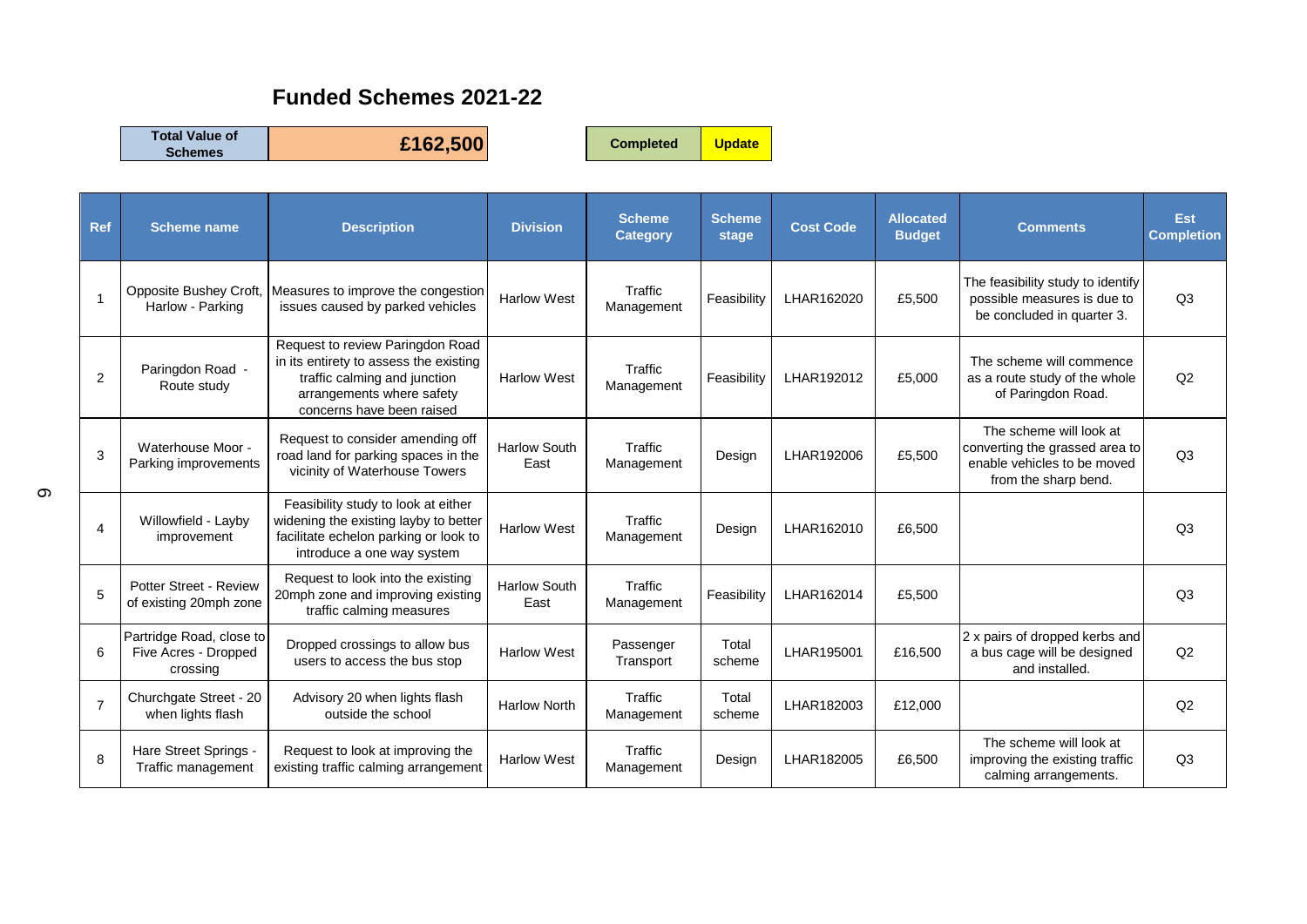#### **Funded Schemes 2021-22**

**Total Value of** 

**Schemes £162,500 Completed Update**

| <b>Ref</b> | <b>Scheme name</b>                                               | <b>Description</b>                                                                                                                          | <b>Division</b>             | <b>Scheme</b><br><b>Category</b> | <b>Scheme</b><br>stage | <b>Cost Code</b> | <b>Allocated</b><br><b>Budget</b> | <b>Comments</b>                                                                                                                                                                   | <b>Est</b><br><b>Completion</b> |
|------------|------------------------------------------------------------------|---------------------------------------------------------------------------------------------------------------------------------------------|-----------------------------|----------------------------------|------------------------|------------------|-----------------------------------|-----------------------------------------------------------------------------------------------------------------------------------------------------------------------------------|---------------------------------|
| 9          | Tye Green Village -<br>Playground warning<br>signage             | Playground warning signage                                                                                                                  | <b>Harlow South</b><br>East | Traffic<br>Management            | Total<br>scheme        | LHAR192004       | £5,000                            |                                                                                                                                                                                   | Q2                              |
| 10         | Latton Bush Centre -<br>Mini roundabout<br>improvements          | Improved visibility and possible<br>deflection on the mini roundabout to<br>encourage vehicles heading North<br>on Southern Way to give way | <b>Harlow South</b><br>East | Traffic<br>Management            | Design                 | LHAR192007       | £5,000                            | The design is due to be<br>concluded by the end of<br>quarter 2.                                                                                                                  | Q2                              |
| 11         | Churchgate Street -<br>Gateway treatment                         | Gateway treatment to reinforce the<br>speed limit as you enter Churchgate<br>Street from the Epping direction                               | <b>Harlow North</b>         | Traffic<br>Management            | Total<br>scheme        | LHAR192010       | £8,000                            |                                                                                                                                                                                   | Q <sub>2</sub>                  |
| 12         | Station Road / Priory<br>Avenue Harlow -<br>Dropped crossing     | Dropped crossing to link both sides<br>of the Road                                                                                          | <b>Harlow North</b>         | Walking                          | Total<br>scheme        | LHAR193001       | £10,000                           | The design is underway and<br>will be installed on site by the<br>end of quarter 2.                                                                                               | Q2                              |
| 13         | Junction in between 171<br>and 100 Abbotsweld -<br>Road markings | Request to look into give way road<br>markings at the junction                                                                              | <b>Harlow West</b>          | Traffic<br>Management            | Total<br>scheme        | LHAR162008       | £3,000                            |                                                                                                                                                                                   | Q <sub>3</sub>                  |
| 14         | Longwood Academy,<br>Paringdon Road -<br>Safety improvements     | Pedestrian guard rail and general<br>safety improvements outside the<br>school                                                              | <b>Harlow West</b>          | School Crossing<br>Patrols       | Total<br>scheme        | LHAR206001       | £19,500                           | The design has been<br>completed and the installation<br>will commence in the summer<br>holidays.                                                                                 | Q2                              |
| 15         | Pittmans Field - Verge<br>protection                             | Measures to protect the verge<br>where large vehicles regularly<br>mount it                                                                 | <b>Harlow North</b>         | Traffic<br>Management            | Design                 | LHAR20001        | £5,000                            | The design was due to be<br>concluded by the end of<br>quarter 3 however there is a<br>possibility that the reported<br>issues may have already been<br>resolved by another team. | Q <sub>3</sub>                  |

 $\overline{\phantom{0}}$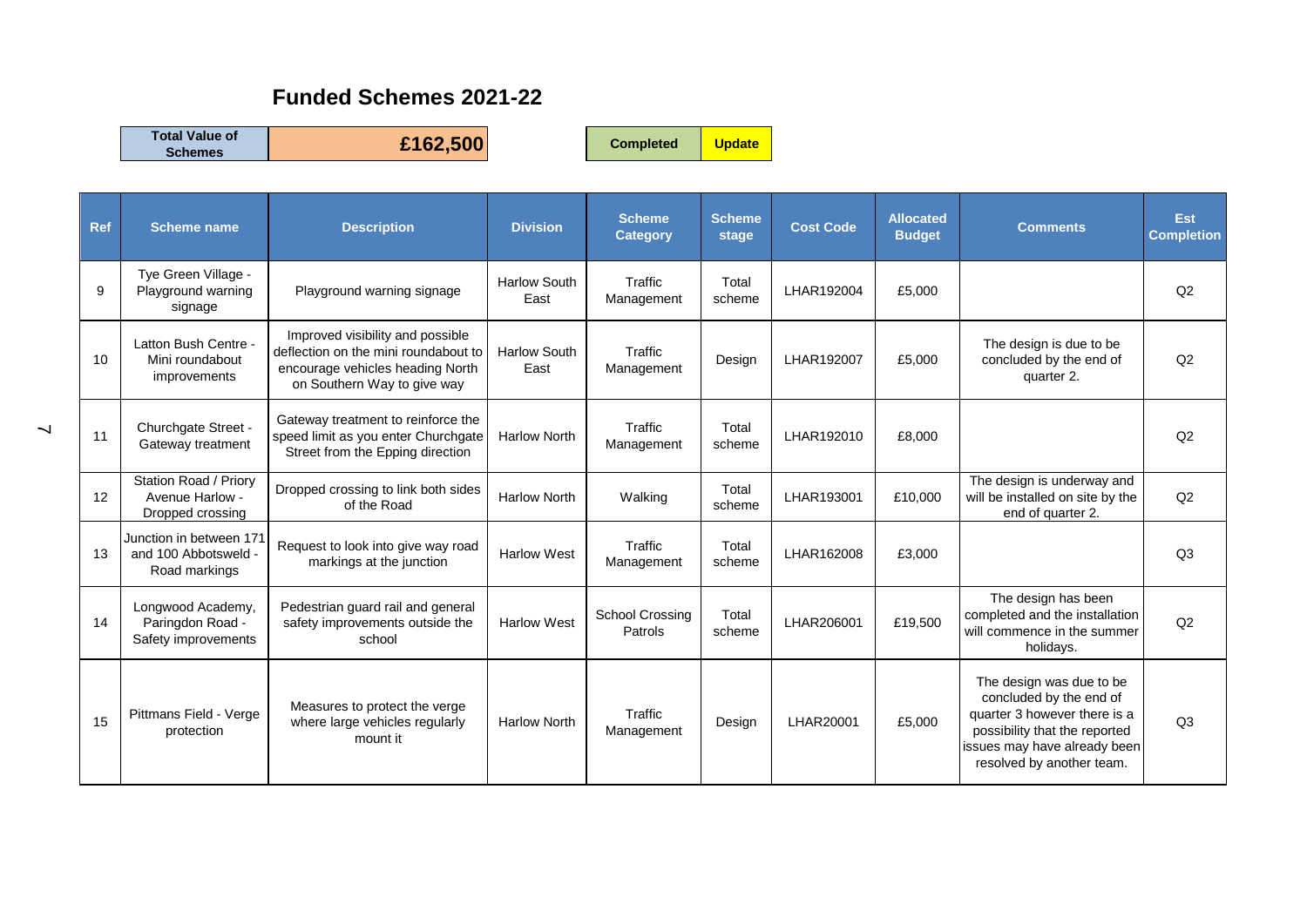#### **Funded Schemes 2021-22**

| <b>Total Value of</b><br><b>Schemes</b> | £162,500 | <b>Completed</b> | <b>Update</b> |
|-----------------------------------------|----------|------------------|---------------|
|-----------------------------------------|----------|------------------|---------------|

| <b>Ref</b> | Scheme name                                                              | <b>Description</b>                                                               | <b>Division</b>             | <b>Scheme</b><br><b>Category</b> | <b>Scheme</b><br>stage | <b>Cost Code</b> | <b>Allocated</b><br><b>Budget</b> | <b>Comments</b>                                                   | Est<br><b>Completion</b> |
|------------|--------------------------------------------------------------------------|----------------------------------------------------------------------------------|-----------------------------|----------------------------------|------------------------|------------------|-----------------------------------|-------------------------------------------------------------------|--------------------------|
| 16         | Waterhouse Moor -<br>20mph zone                                          | Implementation of 20mph zone on<br>Waterhouse Moor, Westfield and<br>Church Leys | <b>Harlow South</b><br>East | Traffic<br>Management            | Implement<br>ation     | LHAR182008       | £11,500                           | The scheme is due to be<br>implemented in the summer<br>holidays. | Q2                       |
| 17         | A414 j/w A1169<br>Hamburger RAB -<br><b>Casualty Reduction</b><br>scheme | Minor signage on the approach                                                    | Various                     | Safer Roads                      | Total<br>scheme        | LHAR200101       | £19,500                           |                                                                   | Q <sub>2</sub>           |
| 18         | Mowbray Rd j/w Howard<br>Way - Casualty<br>Reduction scheme              | Junction protection markings                                                     | <b>Harlow North</b>         | Safer Roads                      | Total<br>scheme        | LHAR200102       | £11,500                           |                                                                   | Q4                       |
| 19         | Post construction safety<br>audits                                       |                                                                                  | Various                     | Safer Roads                      |                        |                  | £1,500                            |                                                                   |                          |

 $\infty$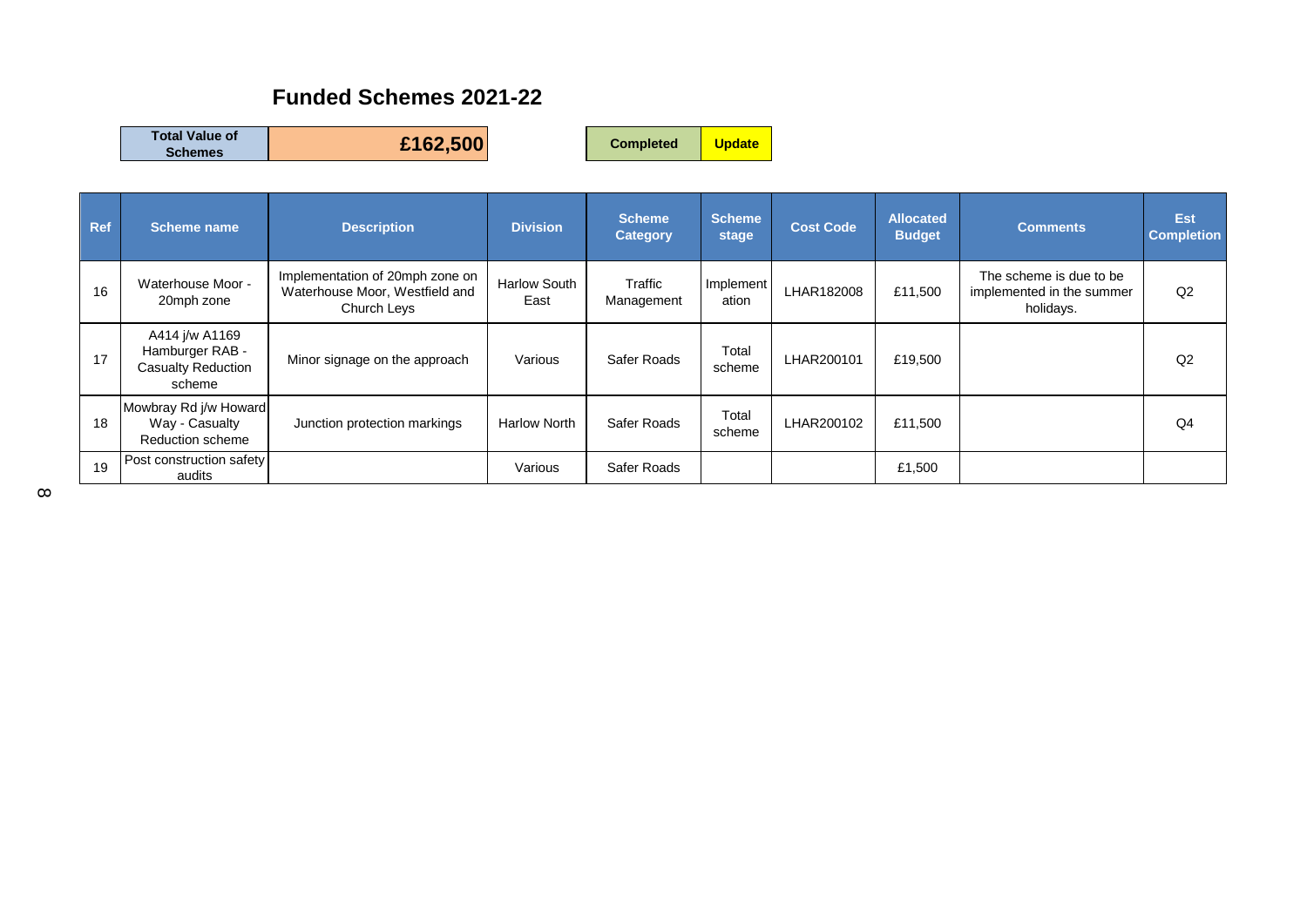## **HARLOW LOCAL HIGHWAY PANEL REPORT 2 – SCHEMES AWAITING FUNDING**

This Schemes Awaiting Funding List identifies all of the scheme requests that have been received for the future consideration of the Harlow Local Highways Panel.

There are currently schemes awaiting funding with an estimated cost of £275,000.

The breakdown of scheme types is as below.

| <b>Category</b>                | <b>Total Estimated Costs</b> |
|--------------------------------|------------------------------|
| <b>Traffic Management</b>      | £21,500                      |
| <b>Walking</b>                 | £157,000                     |
| <b>Cycling</b>                 | £96,500                      |
| <b>Passenger Transport</b>     | N/A                          |
| <b>School Crossing Patrols</b> | N/A                          |
| <b>Congestion</b>              | N/A                          |
| <b>Public Rights of Way</b>    | N/A                          |
|                                | £275,000                     |

Costs supplied are estimates only and there is the possibility that a final scheme cost can change significantly dependant on issues which may arise during detailed design and construction.

On the Schemes Awaiting Funding List, the RAG column acknowledges the status of the scheme request as shown below:

| G                       | The scheme has been validated as being feasible and is available for<br>consideration                                                    |
|-------------------------|------------------------------------------------------------------------------------------------------------------------------------------|
| $\overline{\mathsf{A}}$ | The scheme has previously been approved for a feasibility study and<br>the results are awaited before the scheme can be fully considered |
| $\mathsf{R}$            | A scheme request has been received but is against ECC policy or<br>there is no appropriate engineering solution                          |
| ۷                       | A scheme request has been received and is in the initial validation<br>process                                                           |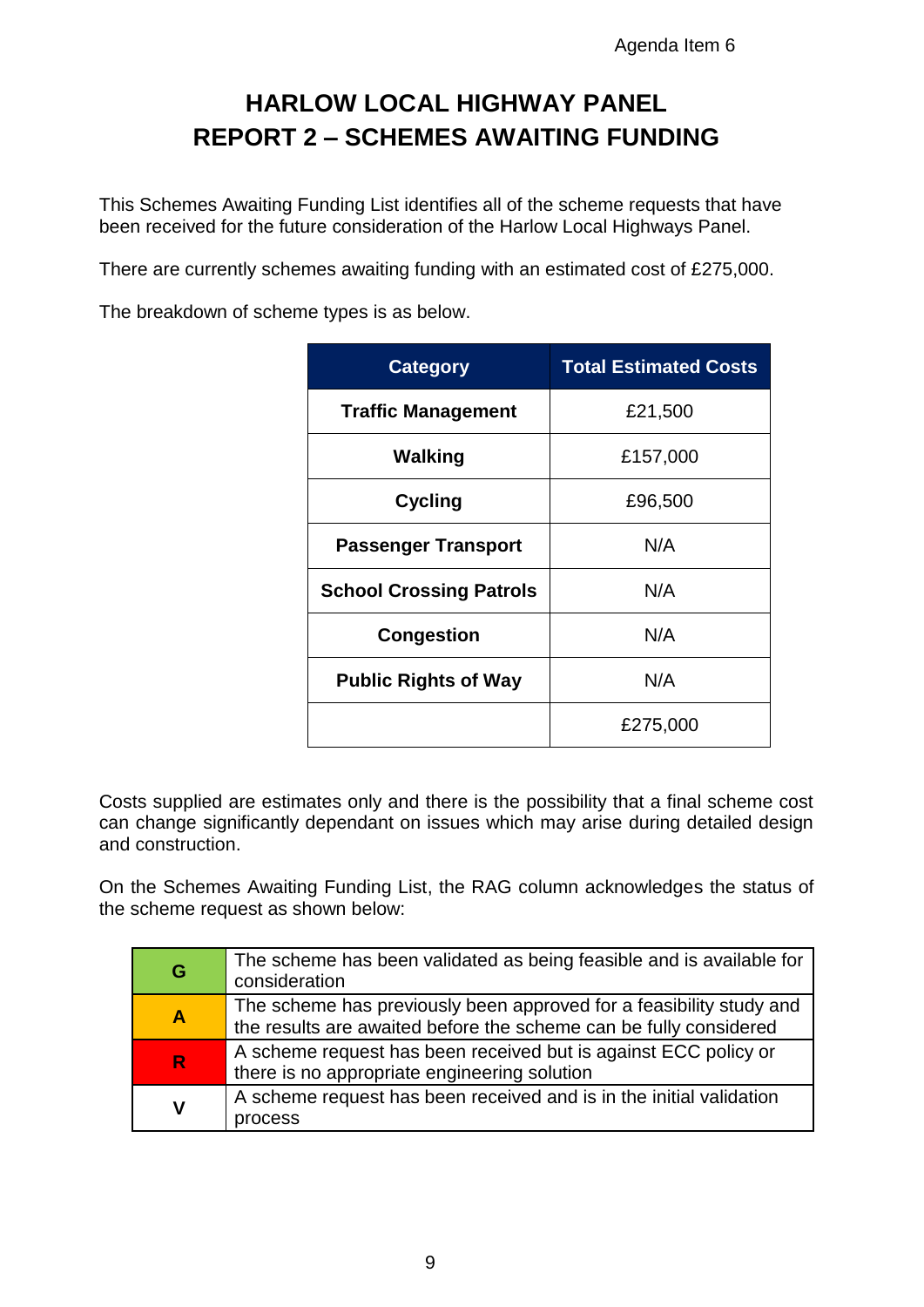#### **Traffic Management**

| <b>Total Value of</b> |         |
|-----------------------|---------|
| schemes               | £21,500 |

| Ref | Scheme name                                                         | <b>Description</b>                                                                         | <b>Division</b>     | <b>Parish</b> | <b>Scheme stage</b> | <b>Cost Code</b> | <b>Estimated</b><br>Cost | <b>Comments</b>                                                                                                                                                                                                                  | <b>RAG</b> |
|-----|---------------------------------------------------------------------|--------------------------------------------------------------------------------------------|---------------------|---------------|---------------------|------------------|--------------------------|----------------------------------------------------------------------------------------------------------------------------------------------------------------------------------------------------------------------------------|------------|
|     | Maddox Road -<br>Traffic calming<br>amendments                      | Request to look into the<br>existing traffic calming<br>measures                           | <b>Harlow North</b> | Non-Parished  | Feasibility         | LHAR162015       | £5,500                   |                                                                                                                                                                                                                                  | G          |
|     | Maddox Road -<br>Layby improvements                                 | Request for layby<br>improvements to<br>accommodate echelon<br>parking                     | <b>Harlow North</b> | Non-Parished  | Design              | LHAR162016       | £5,500                   | The validation has recommended proceeding to a<br>feasibility study to identify possible improvements.                                                                                                                           | G          |
|     | Kingsland outside<br>149 and 91, Harlow<br>Parking                  | Measures to improve the<br>congestion issues caused<br>by parked vehicles                  | <b>Harlow West</b>  | Non-Parished  | Feasibility         | LHAR162018       | £6,500                   | The validation has identified verge areas within<br>Kingsland which could be converted to improve<br>parking. The land however is not highways so<br>land acquisition would be required in addition to<br>the feasibility study. | G          |
|     | London Road jct with<br>Church Langley Way<br>review                | Request to review the<br>arrangement at the junction                                       | <b>Harlow North</b> | Non-Parished  | Design              | LHAR182004       | £4,000                   | The validation has identified that a design can be<br>progressed for improving the surface and the<br>lining at this location                                                                                                    | G.         |
|     | School Lane, outside<br><b>Freshwaters School</b><br><b>Bollard</b> | Bollard on the corner<br>outside the school where<br>the footway is flush with the<br>road | <b>Harlow North</b> | Non-Parished  | Validation          | LHAR212002       | TBC.                     | In validation.                                                                                                                                                                                                                   |            |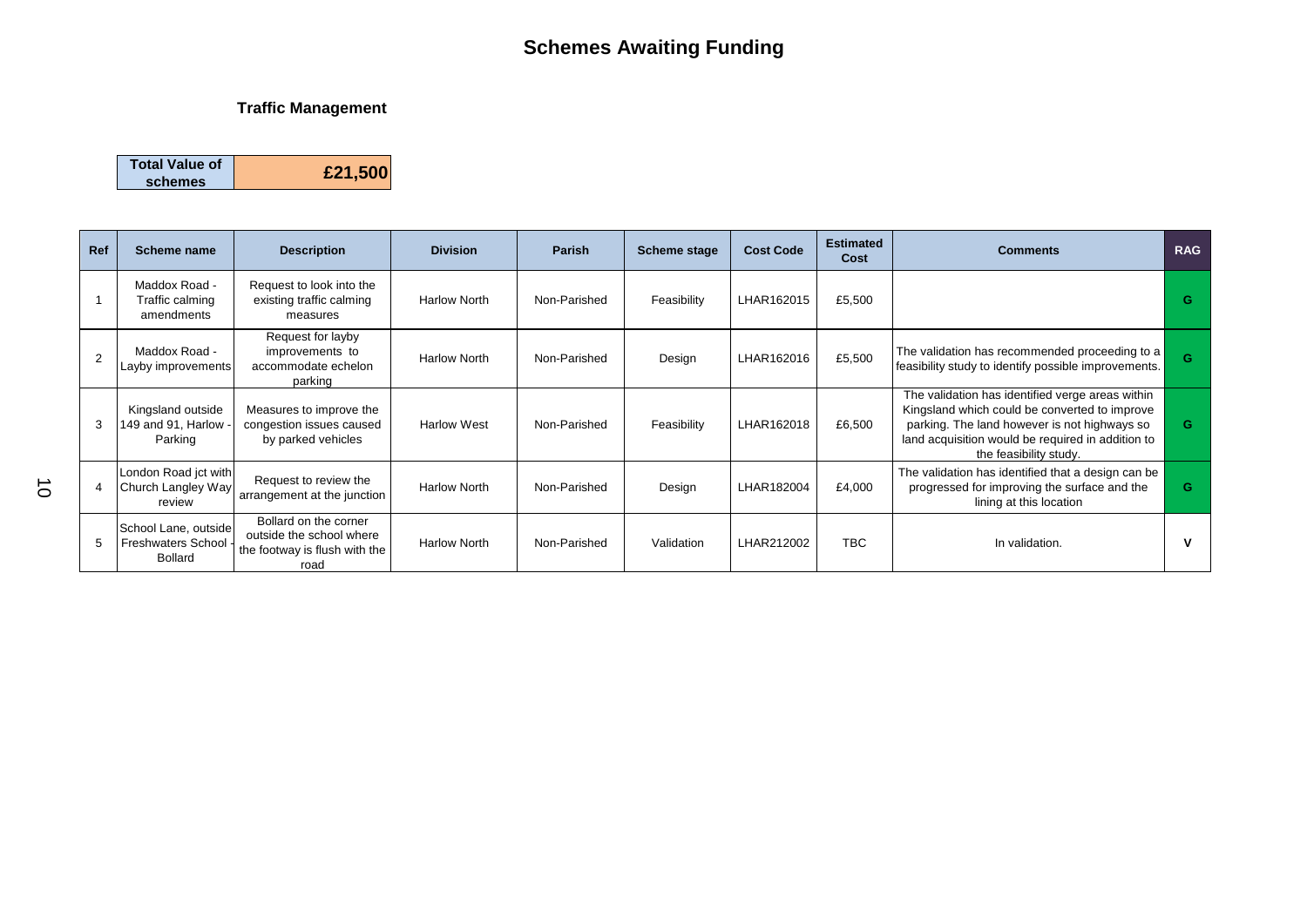#### **Walking**

**Total Value of** 

**schemes £157,000**

| <b>Ref</b>     | <b>Scheme name</b>                                                             | <b>Description</b>                                                    | <b>Division</b>             | <b>Parish</b> | <b>Scheme stage</b> | <b>Cost Code</b> | <b>Estimated</b><br><b>Cost</b> | <b>Comments</b> | <b>RAG</b> |
|----------------|--------------------------------------------------------------------------------|-----------------------------------------------------------------------|-----------------------------|---------------|---------------------|------------------|---------------------------------|-----------------|------------|
| -1             | Hare Street junction<br>with Spring Close -<br>Dropped crossings               | 1 pair of dropped crossings                                           | <b>Harlow West</b>          | Non-Parished  | Total scheme        | LHAR163013       | £5,500                          |                 | G          |
| 2              | <b>Helions Road</b><br>Junction with<br>Harberts Road -<br>Dropped crossings   | 1 pair of dropped crossings                                           | <b>Harlow West</b>          | Non-Parished  | Total scheme        | LHAR163014       | £5,500                          |                 | G          |
| 3              | Willowfield junction<br>with Tendring Road -<br>Dropped crossings              | 2 x pairs of dropped<br>crossings                                     | <b>Harlow West</b>          | Non-Parished  | Total scheme        | LHAR163015       | £9,500                          |                 | G          |
| $\overline{4}$ | Maunds Hatch<br>junction with Maunds<br>Hatch - Dropped<br>crossings           | pair of dropped crossings<br>in the vicinity of the Co-Op             | <b>Harlow West</b>          | Non-Parished  | Total scheme        | LHAR163019       | £5,500                          |                 | G          |
| 5              | <b>Tendring Road</b><br>junction with<br>Partridge Road -<br>Dropped crossings | 1 pair of dropped crossings                                           | <b>Harlow West</b>          | Non-Parished  | Total scheme        | LHAR163021       | £5,500                          |                 | G          |
| 6              | Tawney's Road<br>junction with The<br>Fairways - Dropped<br>crossings          | 1 pair of dropped crossings                                           | <b>Harlow South</b><br>East | Non-Parished  | Total scheme        | LHAR163023       | £6,500                          |                 | G          |
| $\overline{7}$ | Waterhouse Moor -<br>Dropped crossings                                         | Request for 2 x pairs of<br>dropped crossings down<br>Waterhouse Moor | <b>Harlow South</b><br>East | Non-Parished  | <b>Total scheme</b> | LHAR163026       | £11,000                         |                 | G          |
| 8              | Finchmoor - Dropped<br>crossings                                               | Request for additional<br>dropped crossings down<br>Finchmoor         | <b>Harlow West</b>          | Non-Parished  | Total scheme        | LHAR163028       | £30,000                         |                 | G          |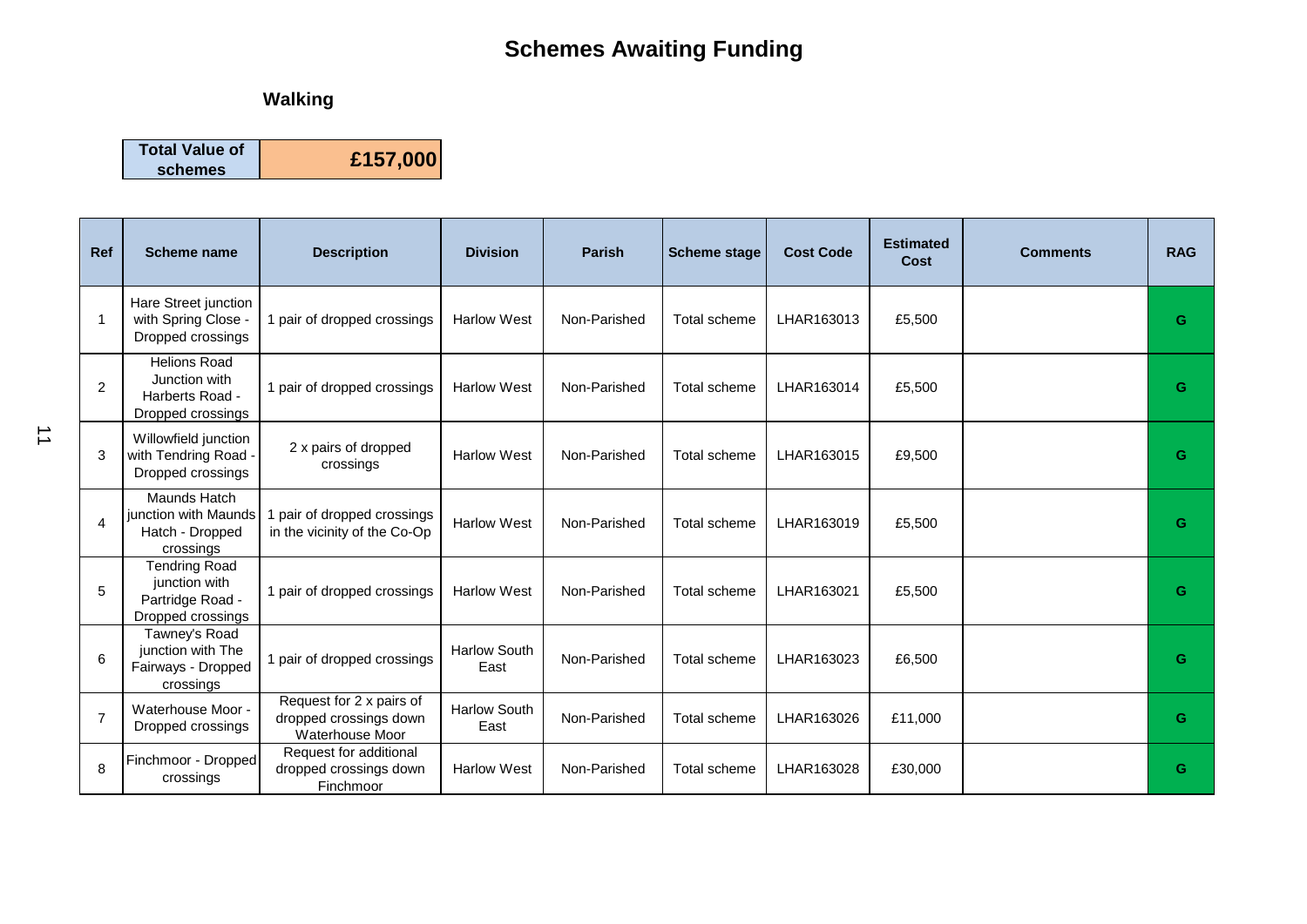| Ref | Scheme name                                                                      | <b>Description</b>                                                              | <b>Division</b>             | <b>Parish</b> | <b>Scheme stage</b> | <b>Cost Code</b> | <b>Estimated</b><br><b>Cost</b> | <b>Comments</b>                                                                                                                                                                                                                                                                                 | <b>RAG</b>   |
|-----|----------------------------------------------------------------------------------|---------------------------------------------------------------------------------|-----------------------------|---------------|---------------------|------------------|---------------------------------|-------------------------------------------------------------------------------------------------------------------------------------------------------------------------------------------------------------------------------------------------------------------------------------------------|--------------|
| 9   | Abercrombie Way<br>junction with<br>Woodcroft - Dropped<br>crossings             | 1 pair of dropped crossings                                                     | <b>Harlow West</b>          | Non-Parished  | Total scheme        | LHAR163029       | £11,000                         |                                                                                                                                                                                                                                                                                                 | G            |
| 10  | <b>Entrance to Church</b><br>Gate School -<br>Dropped crossings                  | 1 pair of dropped crossings                                                     | <b>Harlow North</b>         | Non-Parished  | Total scheme        | LHAR163003       | £4,000                          |                                                                                                                                                                                                                                                                                                 | G            |
| 11  | Miles Close junction<br>with Herbert's -<br>Dropped crossings                    | 1 pair of dropped crossings                                                     | <b>Harlow West</b>          | Non-Parished  | Total scheme        | LHAR163004       | £5,500                          |                                                                                                                                                                                                                                                                                                 | G            |
| 12  | Shawbridge junction<br>next to sign for<br>houses 132-152 -<br>Dropped crossings | 1 pair of dropped crossings                                                     | <b>Harlow West</b>          | Non-Parished  | Total scheme        | LHAR163008       | £5,500                          |                                                                                                                                                                                                                                                                                                 | G            |
| 13  | Barn Mead -<br>Dropped crossings                                                 | Request for dropped<br>crossings around the whole<br>Barn Mead estate           | <b>Harlow West</b>          | Non-Parished  | Total scheme        | LHAR163020       | £52,000                         |                                                                                                                                                                                                                                                                                                 | G            |
| 14  | Little Parndon<br>School, Hodings<br>Road - Zebra<br>crossing                    | Investigations into possible<br>zebra crossing in the vicinity<br>of the school | <b>Harlow West</b>          | Non-Parished  | Validation          | LHAR203001       | <b>TBC</b>                      | The PV2 assessment has<br>now been completeed with<br>the returned readings being<br>outside the required level to<br>qualify for a zebra crossing.<br>Cllr Souter has requested<br>that a CMA is progressed for<br>the Cabinet Member for<br>Highways to make a decision<br>outside of policy. | $\mathbf v$  |
| 15  | Kingsmoor Road -<br>Dropped kerbs                                                |                                                                                 | <b>Harlow South</b><br>East | Non-Parished  | Validation          | LHAR213001       | <b>TBC</b>                      | In validation.                                                                                                                                                                                                                                                                                  | $\mathbf{V}$ |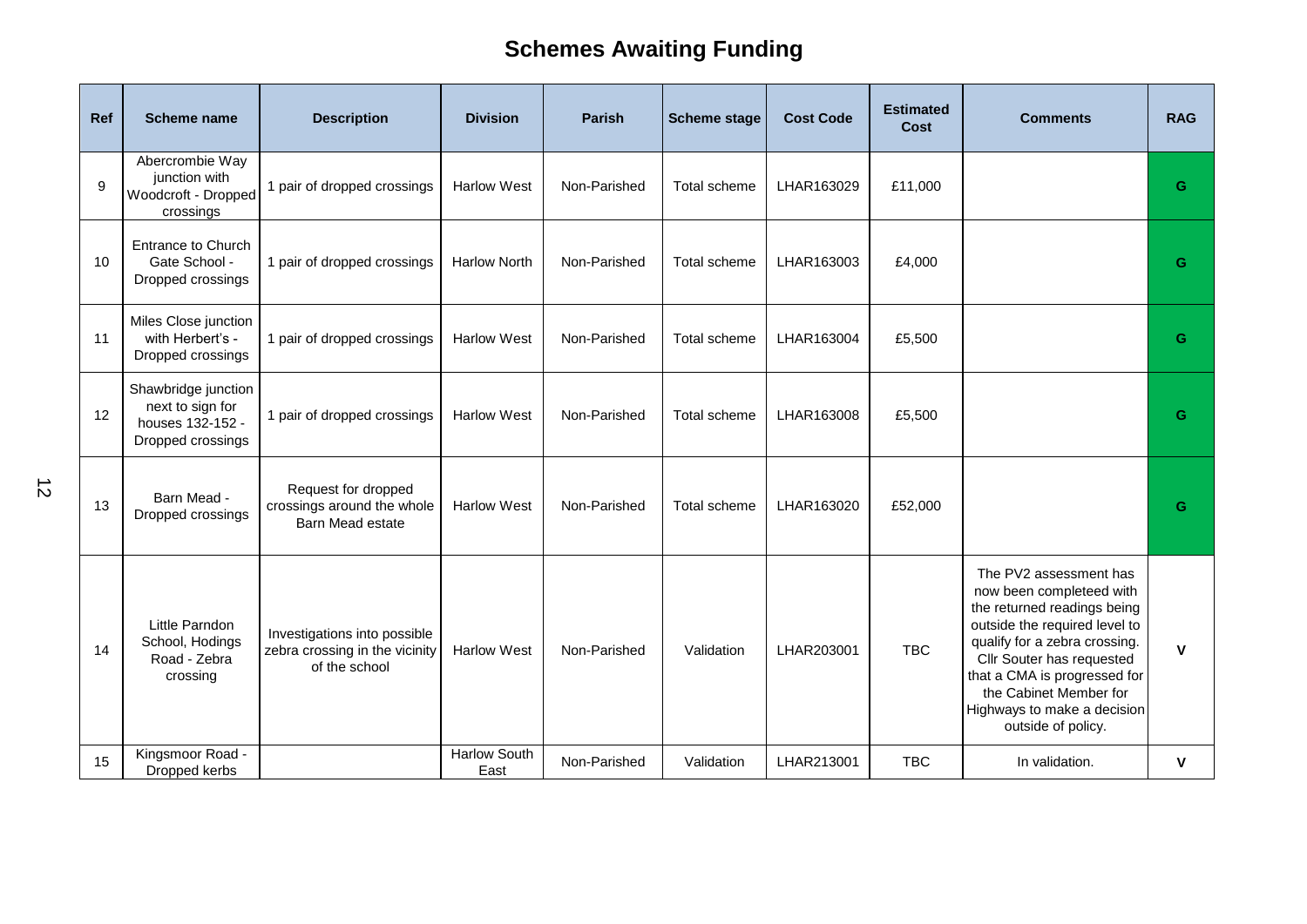| Ref | Scheme name                                   | <b>Description</b>                                                                                                             | <b>Division</b>    | <b>Parish</b> | Scheme stage | <b>Cost Code</b> | <b>Estimated</b><br>Cost | <b>Comments</b> | <b>RAG</b> |
|-----|-----------------------------------------------|--------------------------------------------------------------------------------------------------------------------------------|--------------------|---------------|--------------|------------------|--------------------------|-----------------|------------|
| 16  | Woodwards -<br>Pedestrian dropped<br>crossing | Relocate disabled bay and<br>install 1 x pair of pedestrian<br>dropped kerbs to facilitate<br>safer access within<br>Woodwards | <b>Harlow West</b> | Non-Parished  | Validation   | LHAR213002       | <b>TBC</b>               | In validation.  |            |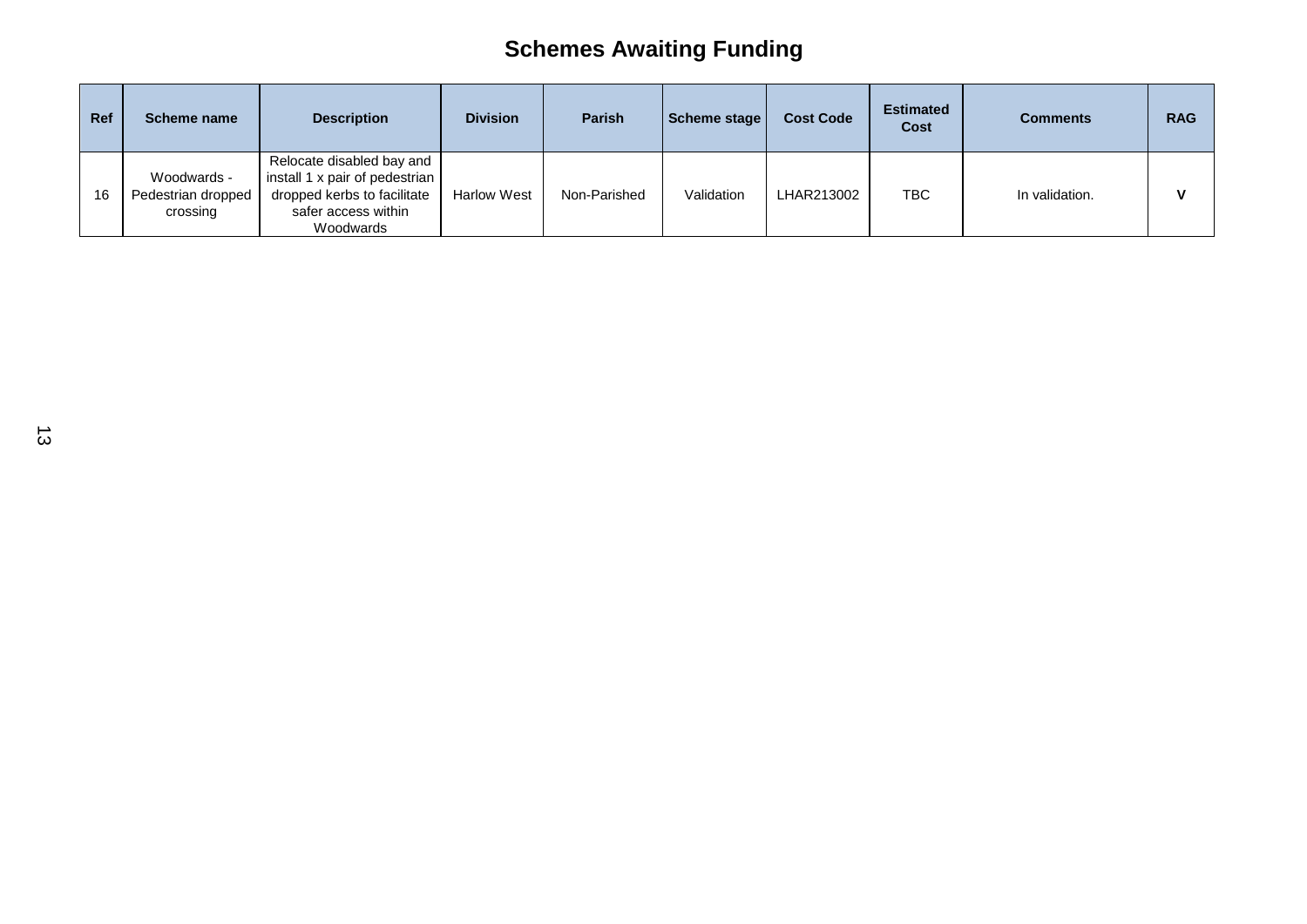## **Cycling**

| <b>Total Value of</b> |         |
|-----------------------|---------|
| schemes               | £96,500 |

| Ref | Scheme name                                | <b>Description</b>                                                                                                              | <b>Division</b>    | Scheme stage | <b>Cost Code</b> | <b>Estimated Cost</b> | <b>Comments</b>                                                                                                                                                                                                                                              | <b>RAG</b> |
|-----|--------------------------------------------|---------------------------------------------------------------------------------------------------------------------------------|--------------------|--------------|------------------|-----------------------|--------------------------------------------------------------------------------------------------------------------------------------------------------------------------------------------------------------------------------------------------------------|------------|
|     | Passmore Area -<br>Cycling<br>improvements | Implementation of cycle<br>improvements in the Passmore<br>Area as identified in the feasibility<br>study undertaken in 2017-18 | <b>Harlow West</b> | Total scheme | LHAR164001       | £96,500               | The feasibility study has identified a<br>package of measures throughout<br>Passmores including signage<br>improvements, lining, a TRO and<br>bollards. The implementation could<br>be split down into smaller segments<br>to minimise the financial impact. |            |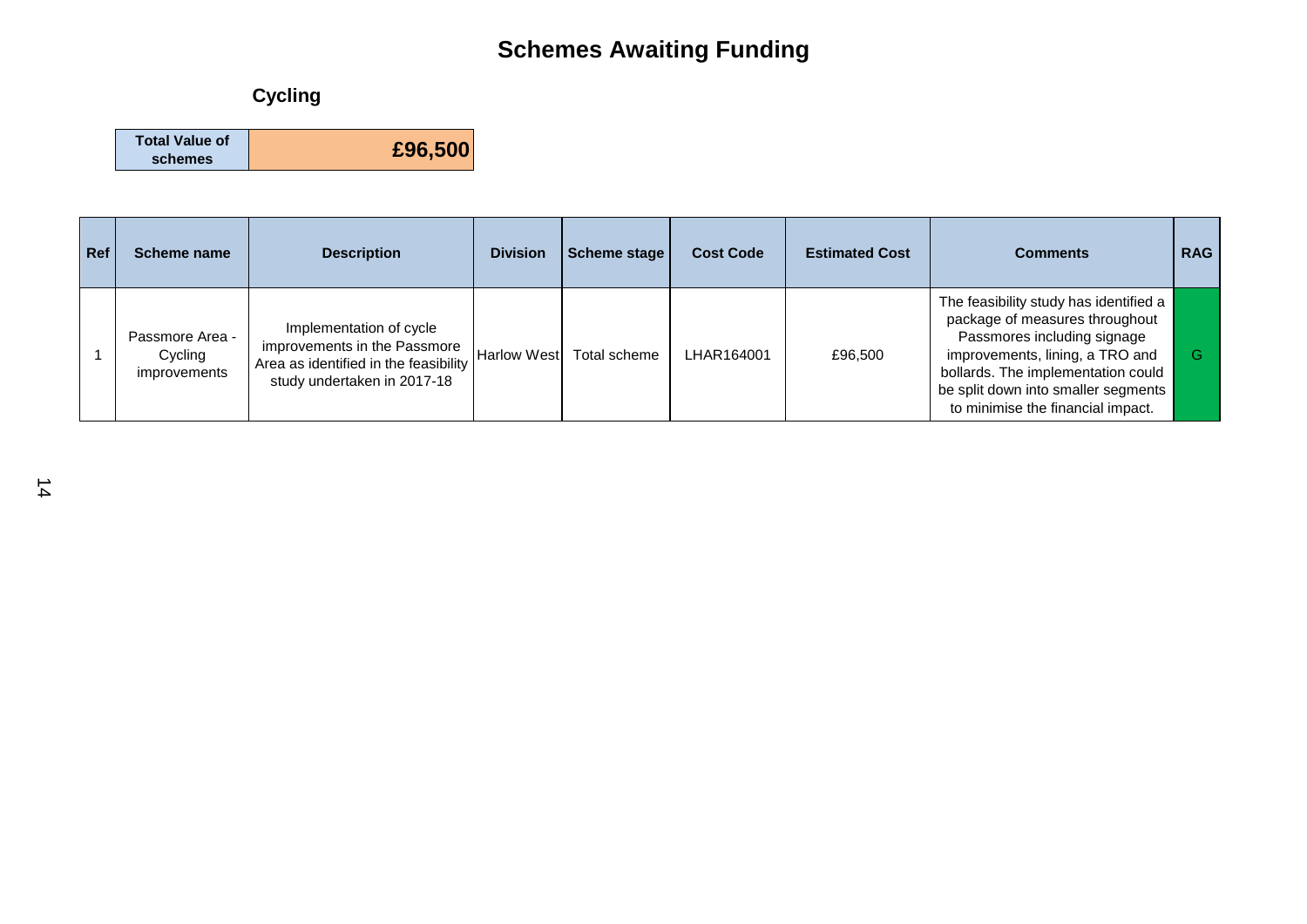## **Passenger Transport**

**Total Value of schemes £0**

| <b>Ref</b>     | <b>Scheme name</b>                                             | <b>Description</b>      | <b>Division</b>     | <b>Scheme stage</b> | <b>Cost Code</b> | <b>Estimated</b><br>Cost | <b>Comments</b>                                                                                                       | <b>RAG</b>     |
|----------------|----------------------------------------------------------------|-------------------------|---------------------|---------------------|------------------|--------------------------|-----------------------------------------------------------------------------------------------------------------------|----------------|
|                | Peterswood School<br>(S-bound) -<br>Replacement bus<br>shelter | Replacement bus shelter | <b>Harlow West</b>  | Total scheme        | LHAR175006       | £0                       | The progression of bus<br>shelters in Essex is<br>currently on hold until the<br>conclusion of a<br>countywide audit. | $\overline{A}$ |
| $\overline{c}$ | <b>Peterswood School</b><br>(NW-bound)                         | Replacement bus shelter | <b>Harlow West</b>  | Total scheme        | LHAR175007       | £0                       | The progression of bus<br>shelters in Essex is<br>currently on hold until the<br>conclusion of a<br>countywide audit. | $\overline{A}$ |
| 3              | Fir Park                                                       | Replacement bus shelter | <b>Harlow West</b>  | Total scheme        | LHAR175010       | £0                       | The progression of bus<br>shelters in Essex is<br>currently on hold until the<br>conclusion of a<br>countywide audit. | $\overline{A}$ |
| 4              | Pollards Hatch<br>(NW Bound)                                   | Replacement bus shelter | <b>Harlow West</b>  | Total scheme        | LHAR175011       | £0                       | The progression of bus<br>shelters in Essex is<br>currently on hold until the<br>conclusion of a<br>countywide audit. | $\mathsf{A}$   |
| 5              | Ladyshot (opp)                                                 | Replacement bus shelter | <b>Harlow North</b> | Total scheme        | LHAR175012       | £0                       | The progression of bus<br>shelters in Essex is<br>currently on hold until the<br>conclusion of a<br>countywide audit. | $\overline{A}$ |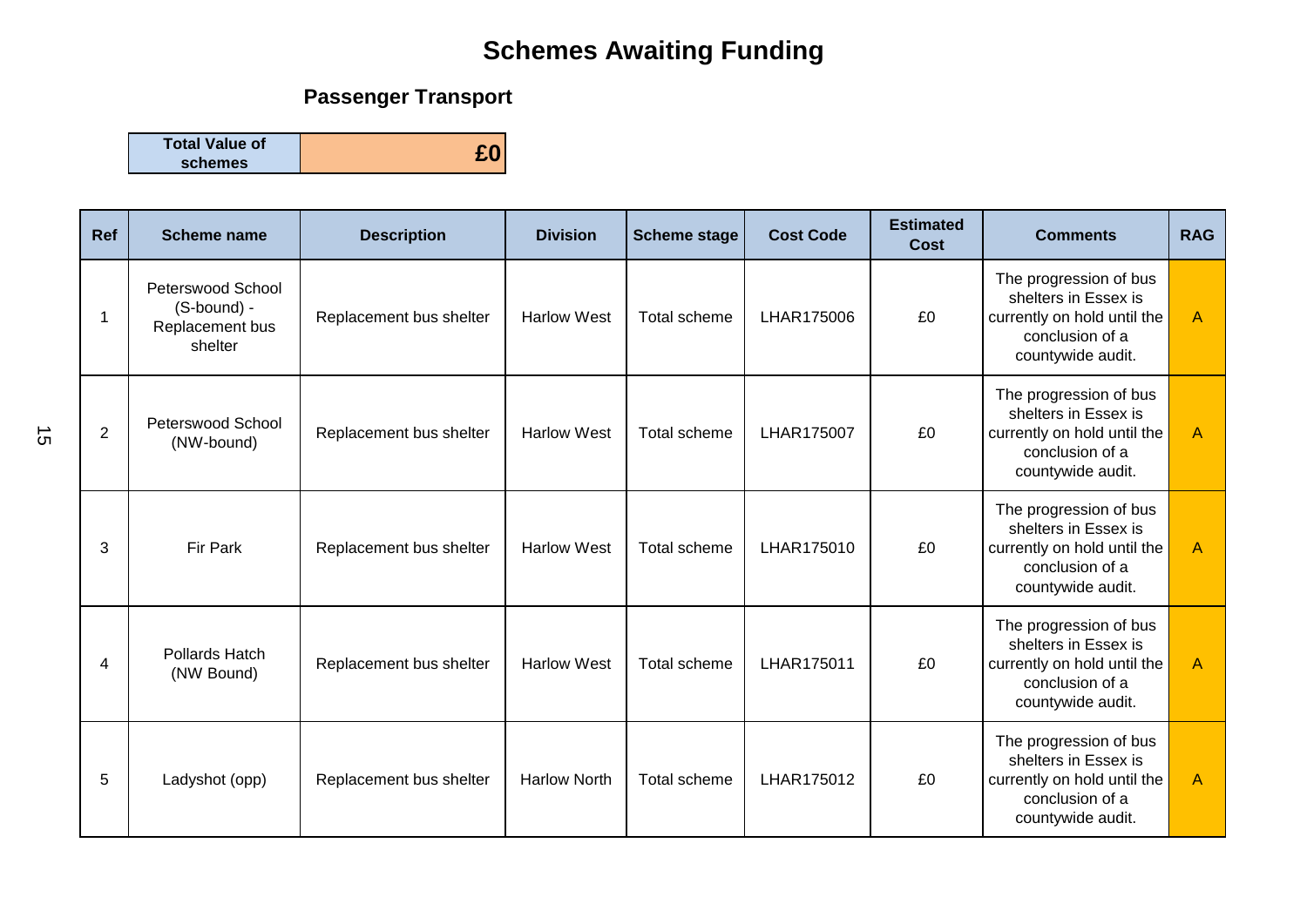## **Passenger Transport**

**Total Value of schemes £0**

| Ref | <b>Scheme name</b>               | <b>Description</b>      | <b>Division</b>    | <b>Scheme stage</b> | <b>Cost Code</b> | <b>Estimated</b><br>Cost | <b>Comments</b>                                                                                                       | <b>RAG</b>     |
|-----|----------------------------------|-------------------------|--------------------|---------------------|------------------|--------------------------|-----------------------------------------------------------------------------------------------------------------------|----------------|
| 6   | <b>Barley Croft</b><br>(N Bound) | Replacement bus shelter | <b>Harlow West</b> | Total scheme        | LHAR175013       | £0                       | The progression of bus<br>shelters in Essex is<br>currently on hold until the<br>conclusion of a<br>countywide audit. | $\mathsf{A}$   |
|     | <b>Barley Croft</b><br>(S Bound) | Replacement bus shelter | <b>Harlow West</b> | Total scheme        | LHAR175014       | £0                       | The progression of bus<br>shelters in Essex is<br>currently on hold until the<br>conclusion of a<br>countywide audit. | $\overline{A}$ |
| 8   | <b>Three Horseshoes</b>          | Replacement bus shelter | <b>Harlow West</b> | Total scheme        | LHAR175015       | £0                       | The progression of bus<br>shelters in Essex is<br>currently on hold until the<br>conclusion of a<br>countywide audit. | $\overline{A}$ |
| 9   | Salvation Army (o/s)             | Replacement bus shelter | <b>Harlow West</b> | Total scheme        | LHAR175016       | £0                       | The progression of bus<br>shelters in Essex is<br>currently on hold until the<br>conclusion of a<br>countywide audit. | $\overline{A}$ |